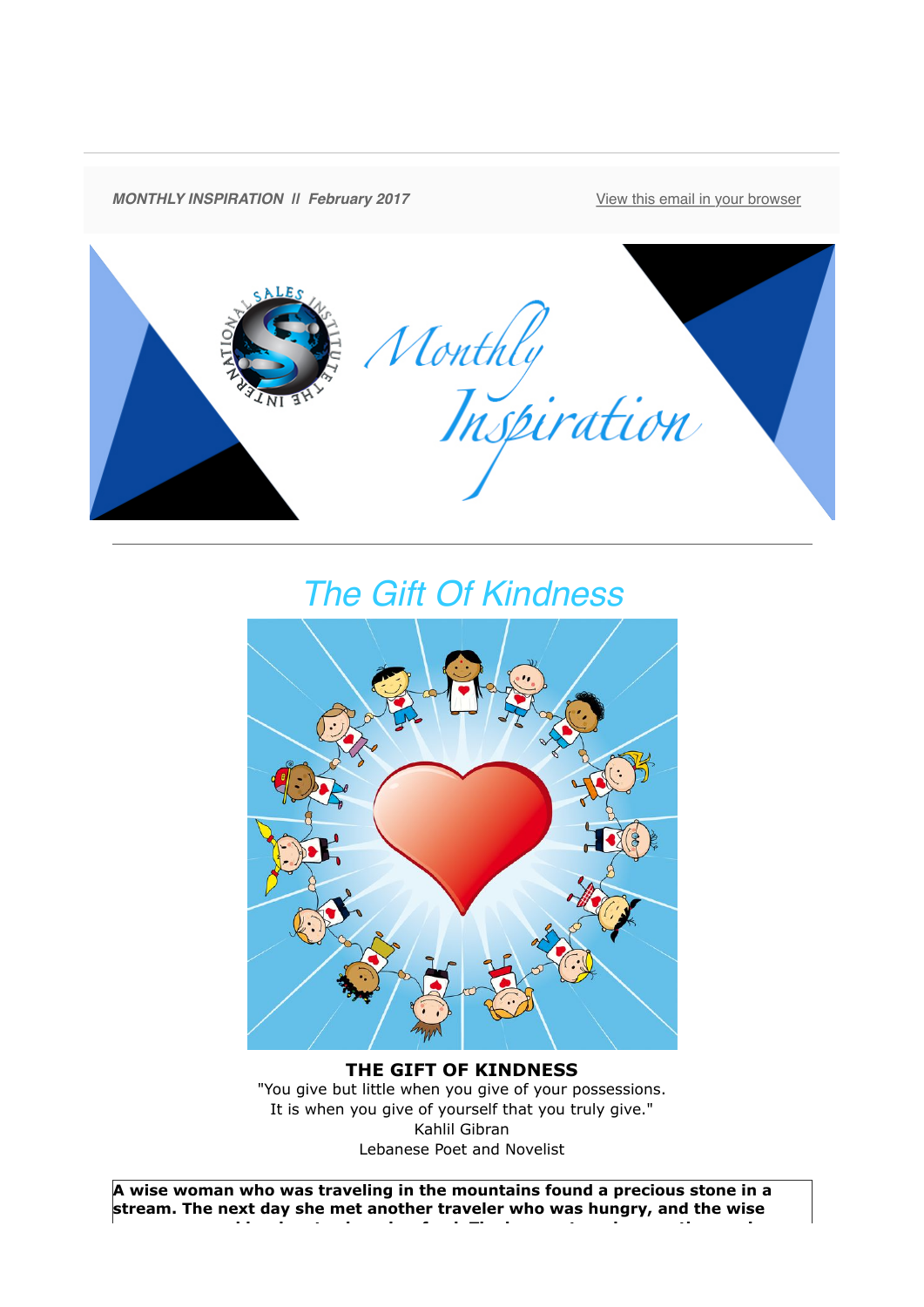**woman opened her bag to share her food. The hungry traveler saw the precious stone and asked the woman to give it to him. She did so without hesitation. The traveler left, rejoicing in his good fortune. He knew the stone was worth enough to give him security for a lifetime. But a few days later he came back to return the stone to the wise woman.** 

**"I've been thinking," he said, "I know how valuable the stone is, but I give it back in the hope that you can give me something even more precious. Give me what you have within you that enabled you to give me the stone."** 'The Wise Woman's Stone' Author Unknown

**In the sales field much of what we do is uncharged for and therefore "free".** Sometimes it is said that there is no such thing as a free lunch. **We feel sure that in the sales field there is lots of free stuff we give away all the time.** We give away advice, friendship, encouragement, motivation, support and all of the other non charged for thoughts and feelings for which, in our profession, we have no legal right to charge.

**However, just because we don't charge for our advice, our inspiration, our support, our encouragement, our knowledge, our experience, our expertise, we should never believe that it has no value.** These are the values that clients place on our services and even though they don't pay for these in a formal way **they do pay for it by trusting us** in delivering the formal products and services we represent to them.

So when you start this new month of opportunity, take a moment to think about all the kind deeds you have done and will continue to do because **in modern day selling, the** [relationship is more important that the sale](http://theinternationalsalesinstitute.us11.list-manage.com/track/click?u=933b80e7a2e18bb216f31e81e&id=3714234799&e=9f87e78b41)**.** *"What makes you amazing is what you gave away and not what you sold"*. As human beings we find ourselves caught up in the day to day systems and processes of living often forgetting that the **simple things around us are mostly free.** 

This week, as you go about your life, **remember to fill up on the wonderful "free" things you've done for others, and that they've done for you.** You will run smoothly and for a long time with this type of fuel. Have a fantastic month.

We'd be delighted if you sent this amazing information on to your friends & colleagues. One person at a time? Use the "Forward" link in the social media links section below. Multiple people? (Recommended) Use the email forward button.

## **Member offer:**

**Sales Professionals & Sales Managers.**

Purchase a copy of either the Professional Sales Skills Program or the Professional Sales Management Program and **receive 10 complimentary** Professional Sales Memberships, to gift to your colleagues.

This unique DIY program is job & industry specific, designed to complete one of the twelve

**Professional Sales Management Program**